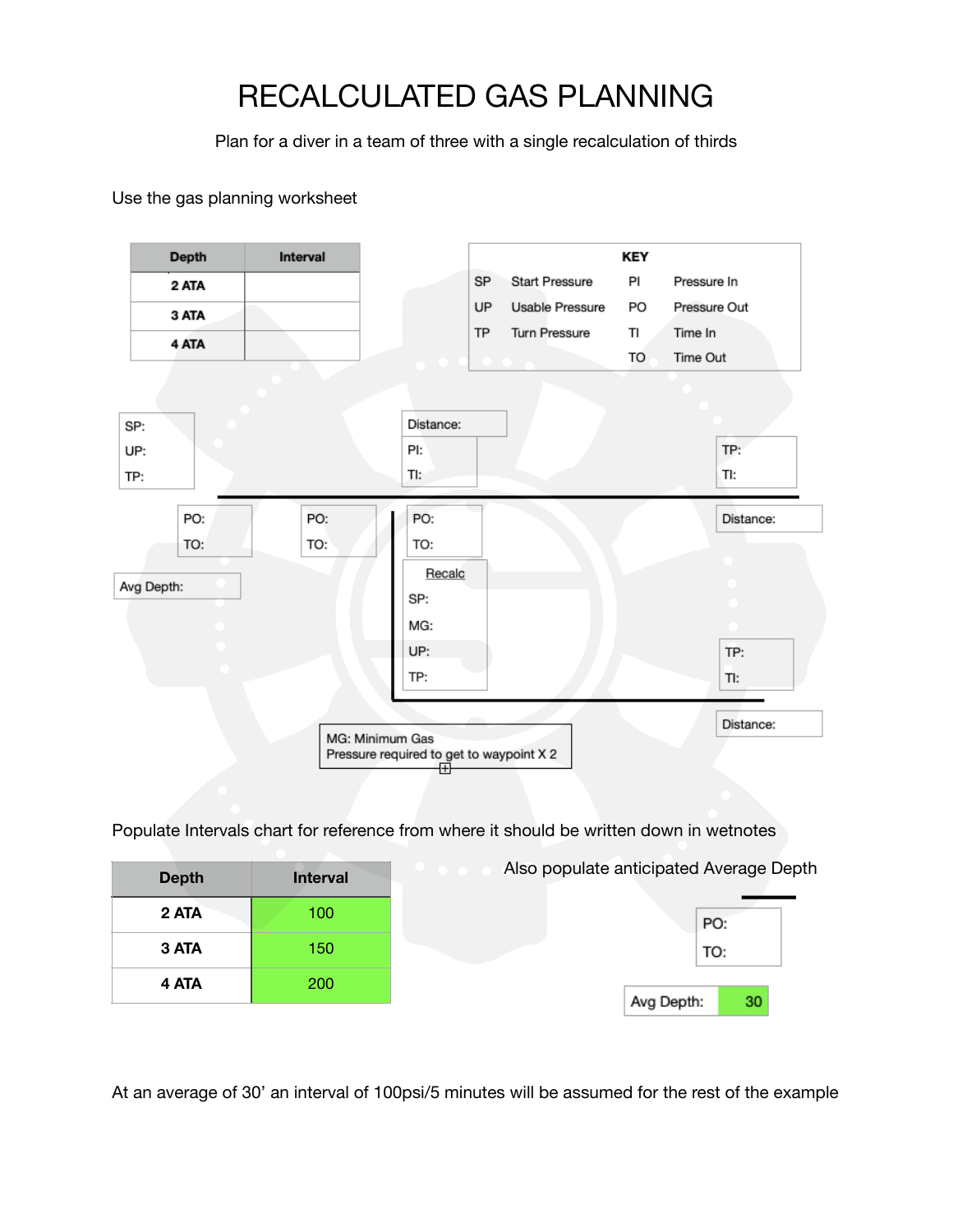## **Normal Dive**

Starting with a full set of AL80s we can populate the SP: 3000  $UP$  is  $1/3 = 1000$ TP is remainder = 2000



20 minutes into our dive we notice an interesting jump we might want to explore during return Swimming at 30fpm we can calculate our penetration distance to be 500'  $20 X 30 = 500$ 

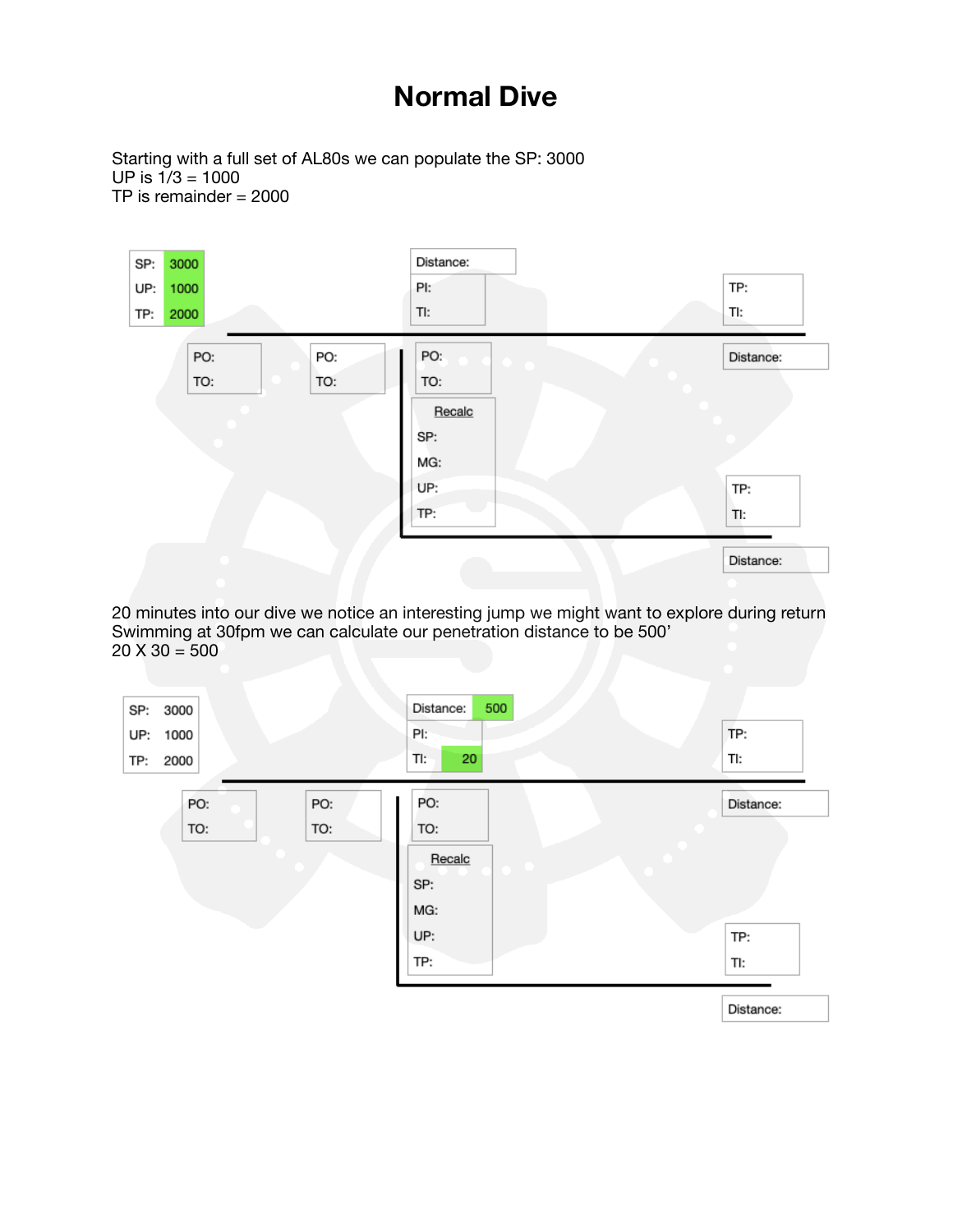It is unsurprising that the gauge reads 2600psi 20 minutes is 4 five-minute intervals; at 30 feet our interval is 100  $4 X 100 = 400$  $3000 - 400 = 2600$ 



Backreferencing we know, from this point, we can exit in 20 minutes using 400psi

The first portion of the dive plan was to swim to another cenote 1200 feet away At 30fpm the swim takes 40 minutes  $1200'$  / 30fpm = 40

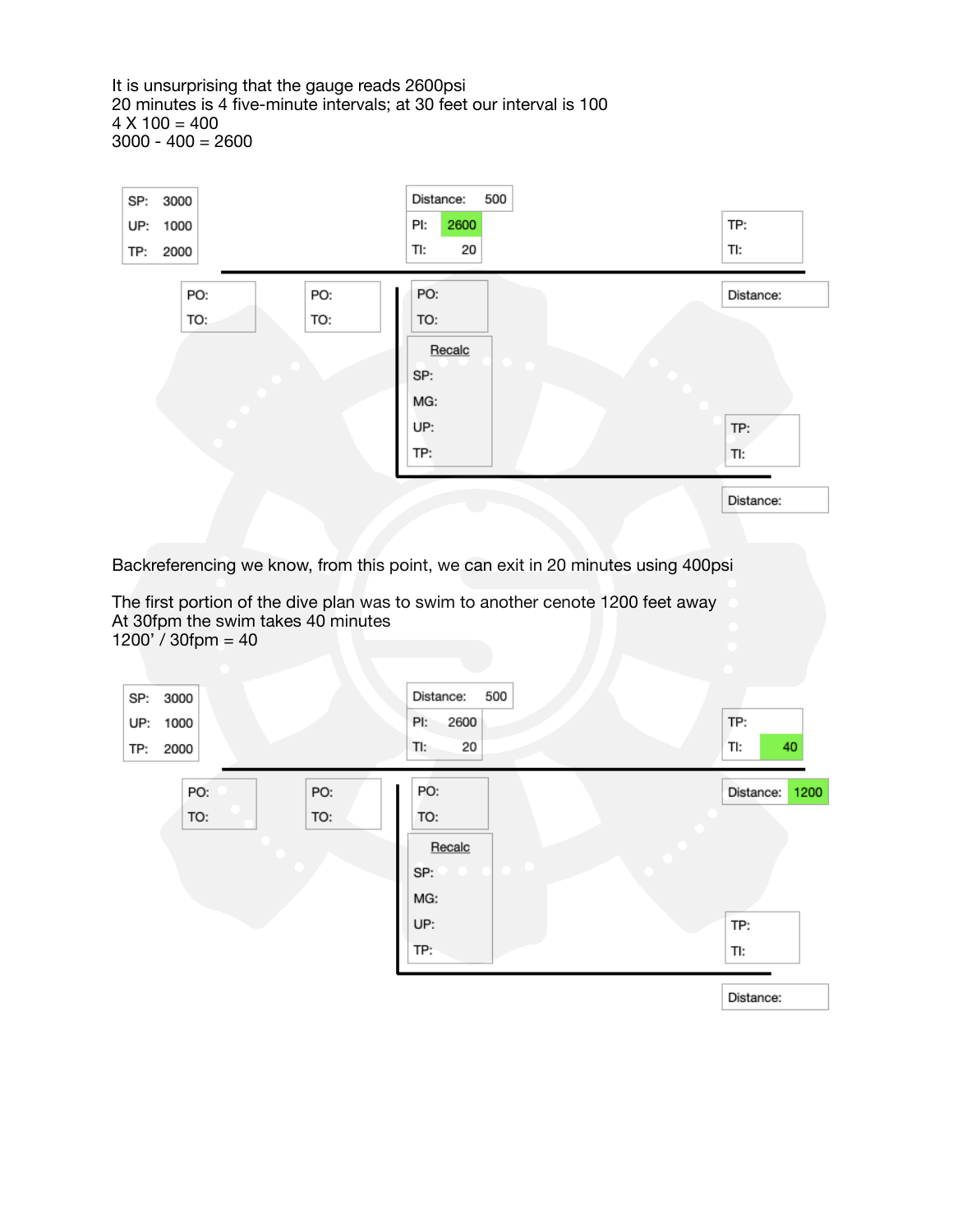40 minutes / 5 minute intervals  $X$  interval = gas used  $40/5$  X 100 = 800

3000psi Starting Pressure - 800psi Pressure Used = Turn Pressure of 2200



A 20 minute swim from waypoint to turn, and a 20 minute swim back puts us at minute 60 The 20 minute return (4 intervals) has led our diver to consume another 400psi  $20/5$  X 100 = 400

Since Turn Pressure was 2200 the diver is not surprised to see 1800psi on the gauge

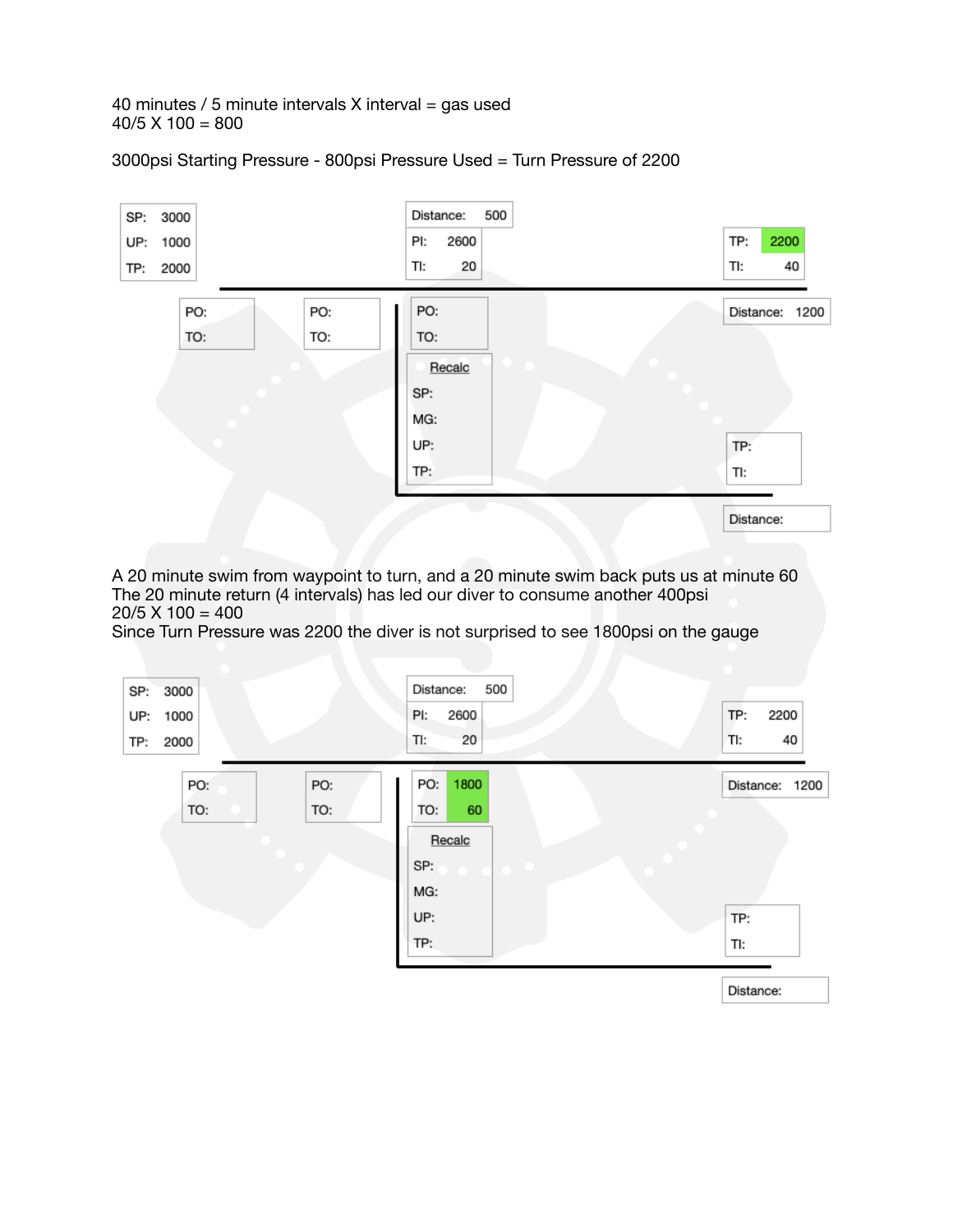The team stops to determine recalculation pressure Our diver uses 1800psi as the new Starting Pressure But remembers that the 20 minute swim from this point will require 400psi individually This figure is doubled (in case of a gas share) to determine a Minimum Gas of 800psi



MG is subtracted from SP as a reserve giving us 1000psi as a Provisional Starting Pressure Thirds are calculated from this Provisional Pressure as 300psi Usable Pressure

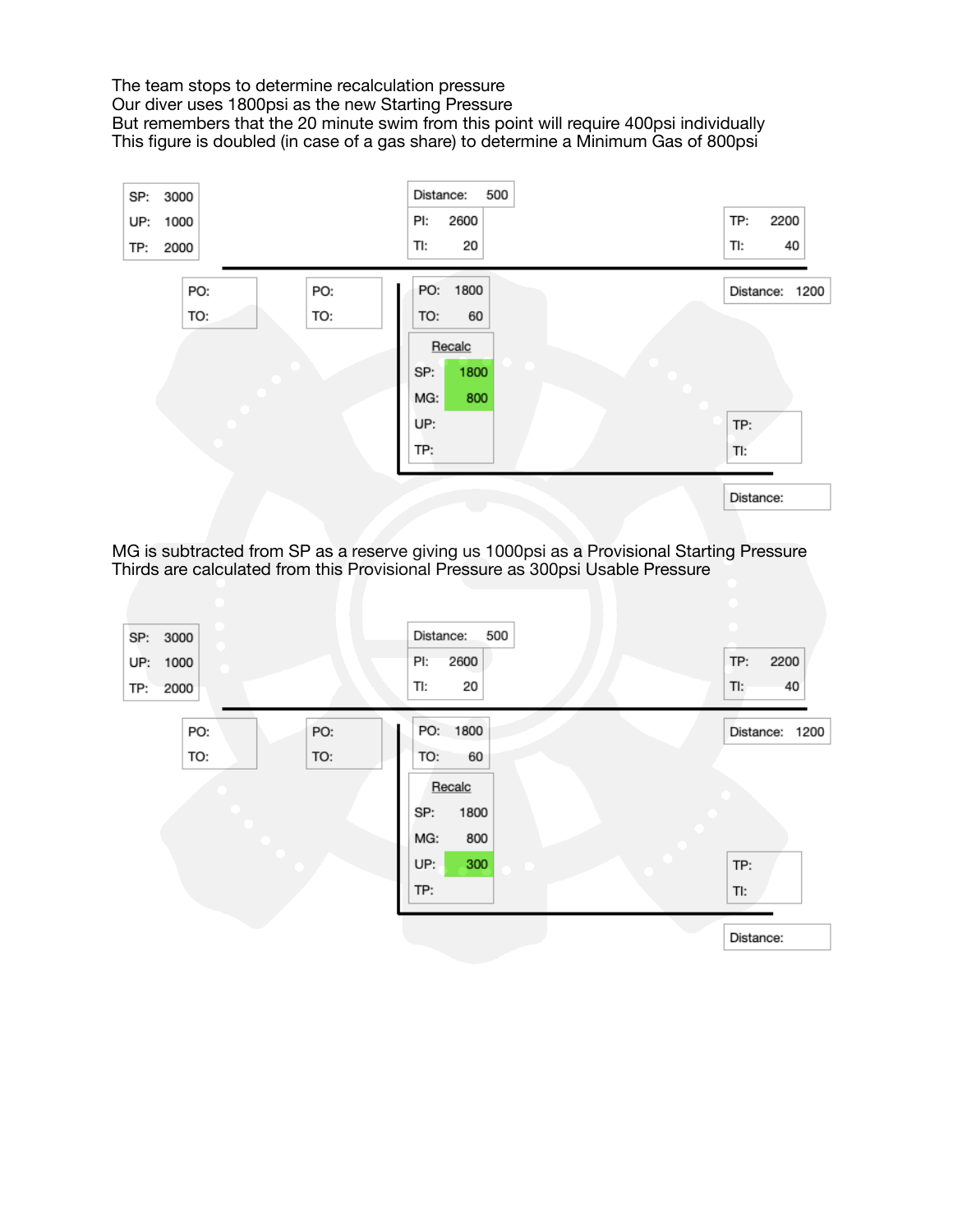Each having recalculated their new UP the team communicates to determine the lowest UP The lowest UP will set UP for all divers in the team Luckily, this team all has an precisely identical RMV, so UP is 300psi This is now subtracted from SP to give us our new TP of 1500psi 1800 - 300 = 1500



By the time our divers reach the TP they will have swam for about 15 minutes 300 psi UP / 100 psi interval = 3 intervals  $3$  intervals = 15 minutes

In 15 minutes of swimming at 30fpm our divers should re-penetrate an additional 450 feet Added to the waypoint distance of 500 feet Our divers are about 950 feet from the exit at turn

This is approximately minute 75

60 minutes back to our waypoint  $+15$  minute penetration

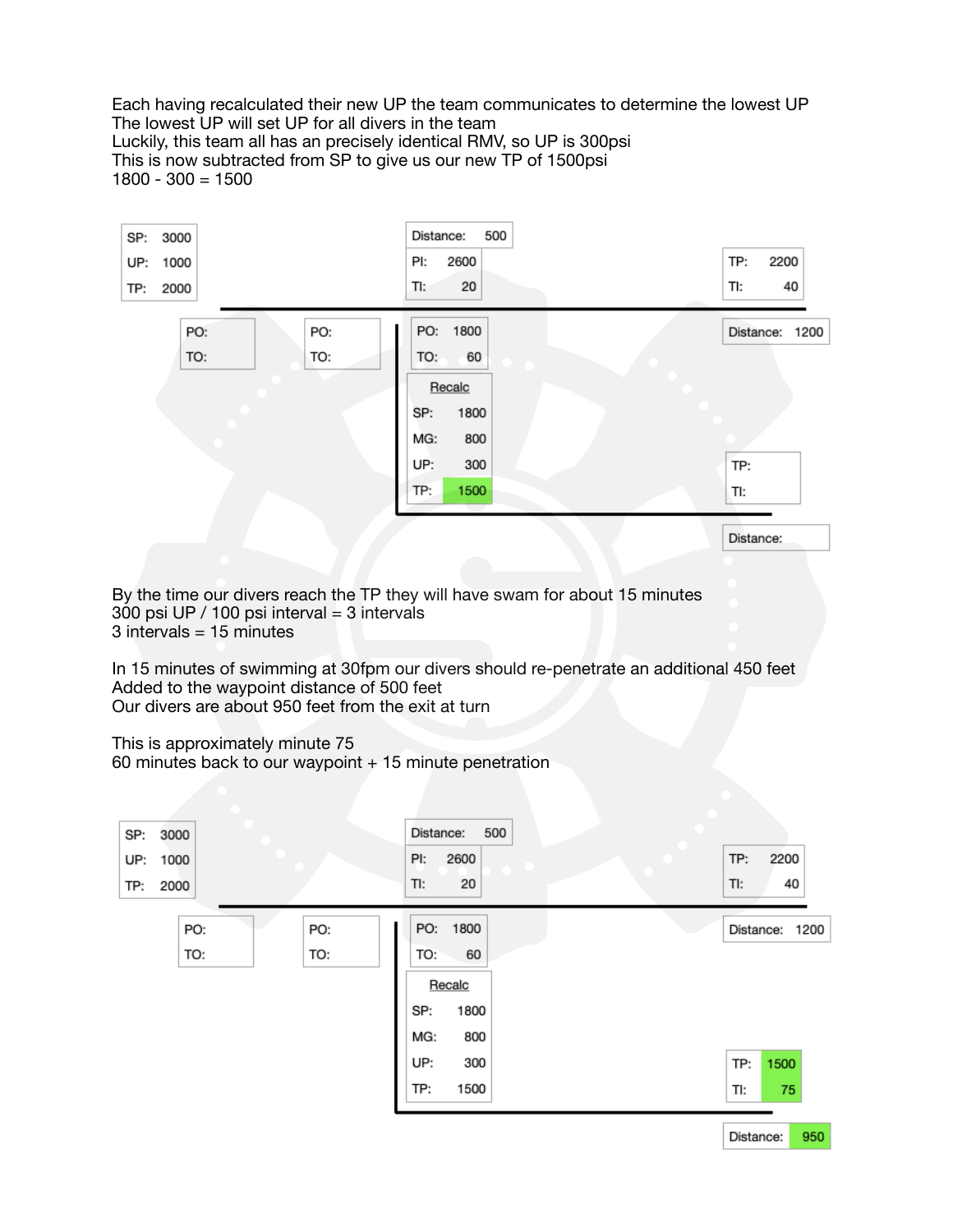15 minutes in  $=$  15 minutes out Divers return to the waypoint at minute 90

## 300 $p$ si in = 300  $p$ si out

600psi used for the second penetration from the SP of 1800 leaves 1200psi in backgas



And so our divers exit

The 20 minute swim to the exit should consume 400psi (as a mirror of the initial entry)

This puts our divers on the surface at minute 110 with 800psi remaining



Everyone goes home for tea and cookies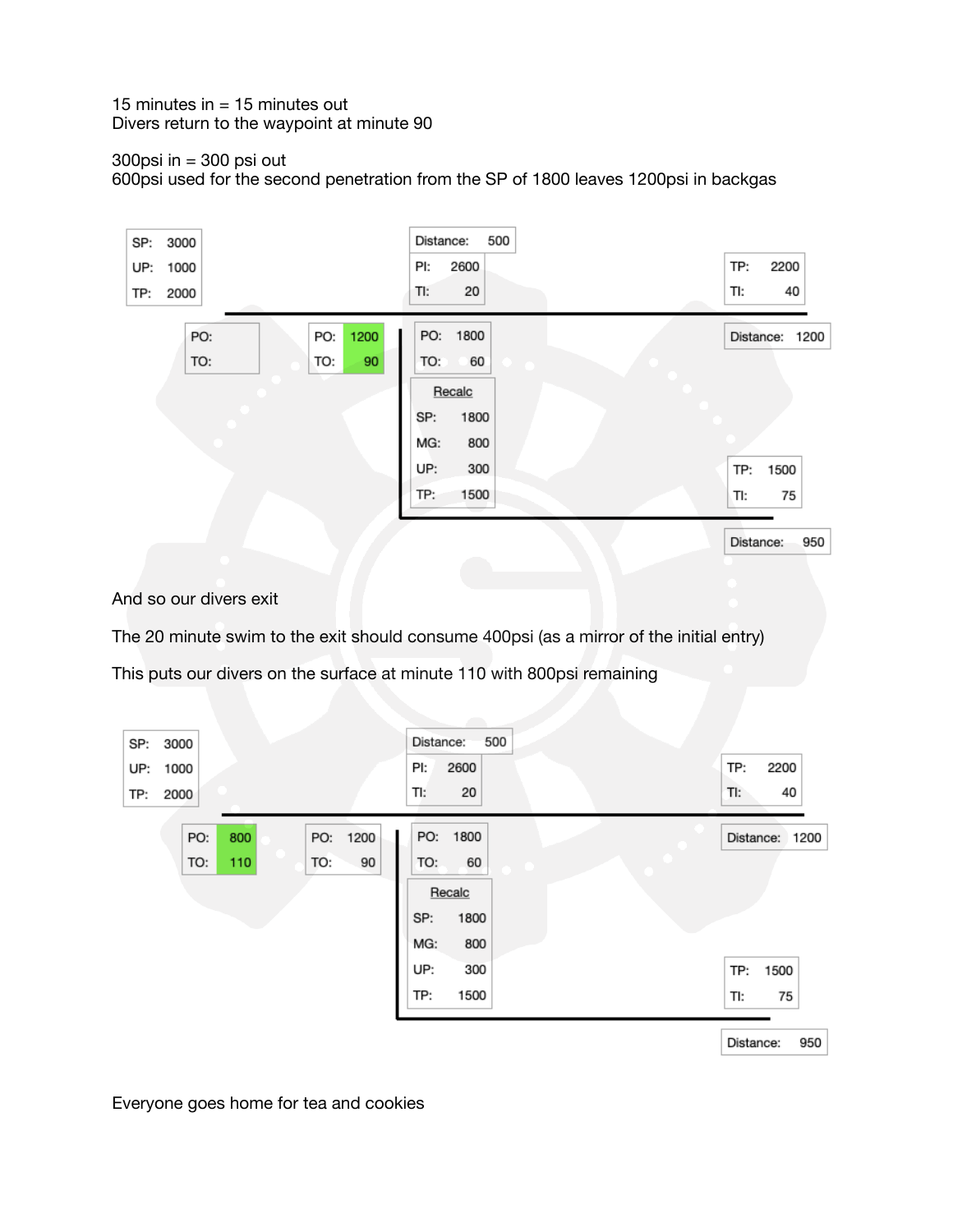## **OOG Emergency**

Returning to the maximum point of secondary penetration…. A teammate has a catastrophic gas loss and a gas share is required to return.



Because all divers have an absolutely matched RMV, each breathed 300 psi (15cf) to this point To return to the waypoint sharing gas two divers will require 30cf (600psi)



The 15 minute swim return to the waypoint leaves our divers with 900psi remaining in backgas 1500 TP - 600 used = 900psi